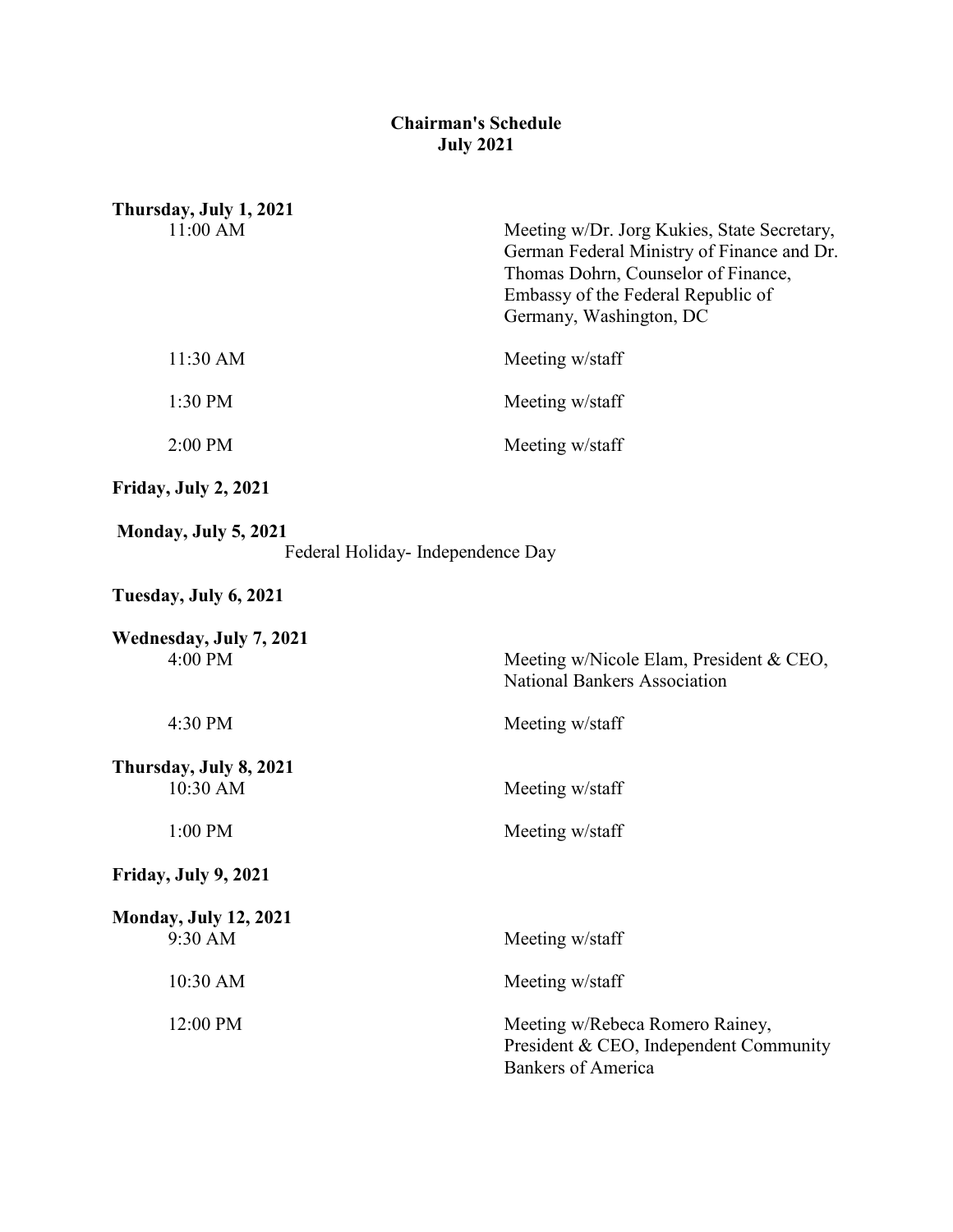| 2:00 PM                                   | Meeting w/staff                                                                                                                                                                                               |
|-------------------------------------------|---------------------------------------------------------------------------------------------------------------------------------------------------------------------------------------------------------------|
| 5:00 PM                                   | Call w/ Randal Quarles, Vice Chairman,<br>Federal Reserve Board, Michael Hsu,<br>Acting Comptroller of the Currency, Office<br>of the Comptroller of the Currency (OCC)                                       |
| <b>Tuesday, July 13, 2021</b><br>10:00 AM | Call w/Yury Isaev, General Director,<br>International Association of Deposit Insurers<br>and Nikolay Evstratenko, Director of<br>International Affairs, State Corporation<br>Deposit Insurance Agency, Russia |
| $10:30$ AM                                | Meeting w/staff                                                                                                                                                                                               |
| 1:30 PM                                   | Meeting w/staff                                                                                                                                                                                               |
| 2:00 PM                                   | Meeting w/staff                                                                                                                                                                                               |
| Wednesday, July 14, 2021<br>9:30 AM       | Federal Financial Institutions Examination<br>Council                                                                                                                                                         |
| 12:00 PM                                  | Meeting w/staff                                                                                                                                                                                               |
|                                           |                                                                                                                                                                                                               |
| 2:00 PM                                   | Meeting w/Florida Bankers Association                                                                                                                                                                         |
| 3:45 PM                                   | Call w/James Gorman, CEO, Morgan<br>Stanley                                                                                                                                                                   |
| Thursday, July 15, 2021<br>8:00 AM        | Call w/Michael Hsu, Acting Comptroller of<br>the Currency, OCC and Lael Brainard,<br>Governor, Federal Reserve Board                                                                                          |
| 10:00 AM                                  | Meeting w/staff                                                                                                                                                                                               |
| 12:30 PM                                  | Remarks: Missouri Bankers Association                                                                                                                                                                         |
| 2:00 PM                                   | Meeting w/staff                                                                                                                                                                                               |
| <b>Friday, July 16, 2021</b><br>10:00 AM  | Financial Stability Oversight Council                                                                                                                                                                         |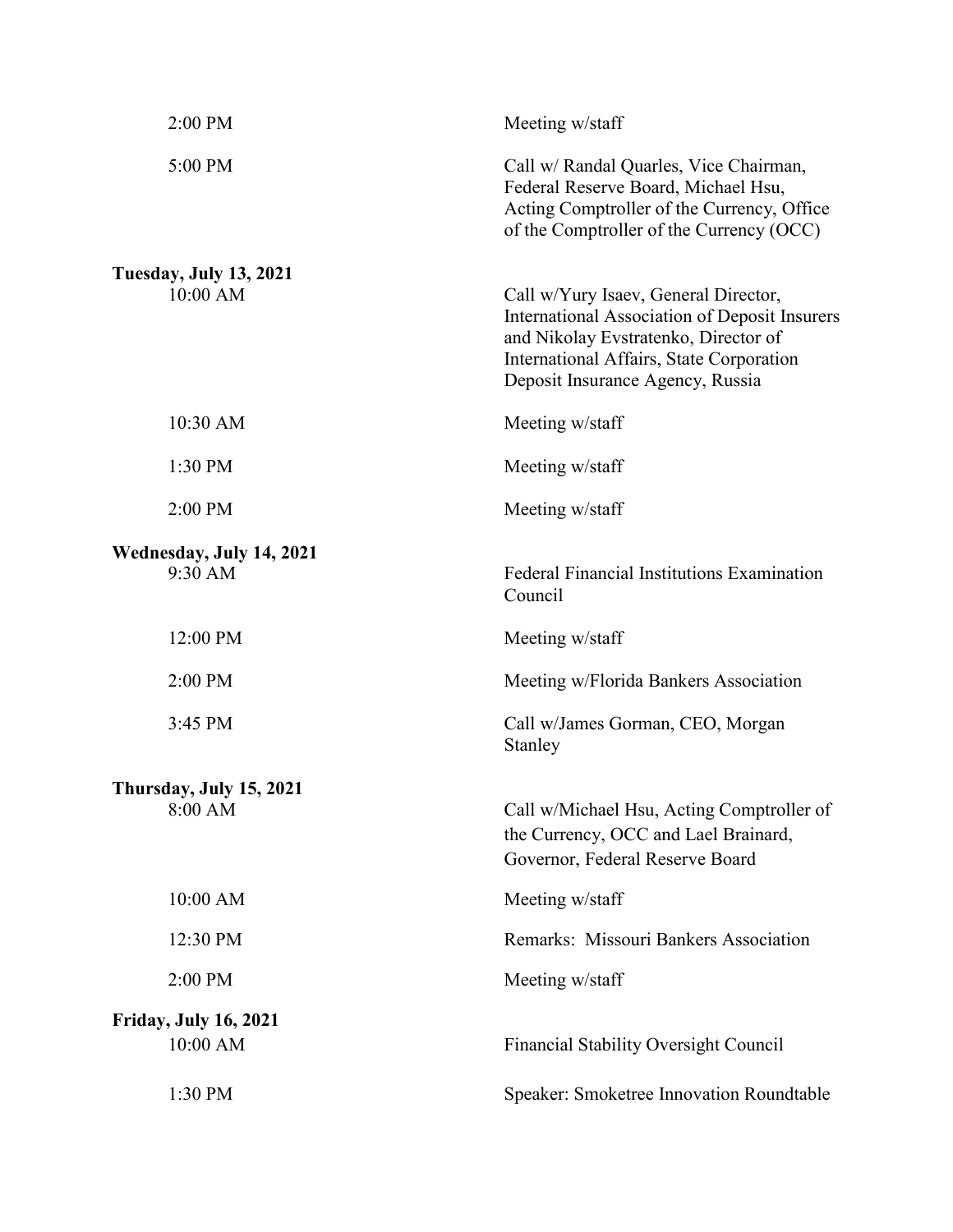| 3:30 PM                                   | Meeting w/staff                                                                    |
|-------------------------------------------|------------------------------------------------------------------------------------|
| <b>Monday, July 19, 2021</b><br>9:30 AM   | Meeting w/staff                                                                    |
| 10:30 AM                                  | Meeting w/staff                                                                    |
| 11:30 AM                                  | Call w/Dave Uejio, Acting Director,<br><b>Consumer Financial Protection Bureau</b> |
| 12:00 PM                                  | Meeting w/staff                                                                    |
| 1:00 PM                                   | Meeting w/Indiana Bankers Association                                              |
| 3:00 PM                                   | U.S. Treasury Principals Level Meeting                                             |
| <b>Tuesday, July 20, 2021</b><br>10:00 AM | <b>FDIC Board Meeting</b>                                                          |
| 11:30 AM                                  | Call w/Michael Hsu, Acting Comptroller of<br>the Currency, OCC                     |
| 12:00 PM                                  | Meeting w/Eric Cantor, Vice Chairman &<br>Managing Director, Moelis & Company      |
| Wednesday, July 21, 2021<br>1:00 PM       | Meeting w/FDIC Minority Depository<br><b>Institution Subcommittee</b>              |
| Thursday, July 22, 2021<br>9:30 AM        | Meeting w/staff                                                                    |
| 1:00 PM                                   | Meeting w/FDIC Community Banking<br><b>Advisory Committee</b>                      |
| <b>Friday, July 23, 2021</b><br>10:00 AM  | Meeting w/staff                                                                    |
| 11:00 AM                                  | Call w/John Berrigan, Director-General,<br>European Commission                     |
| 12:00 PM                                  | Meeting w/staff                                                                    |
| 2:00 PM                                   | Meeting w/staff                                                                    |